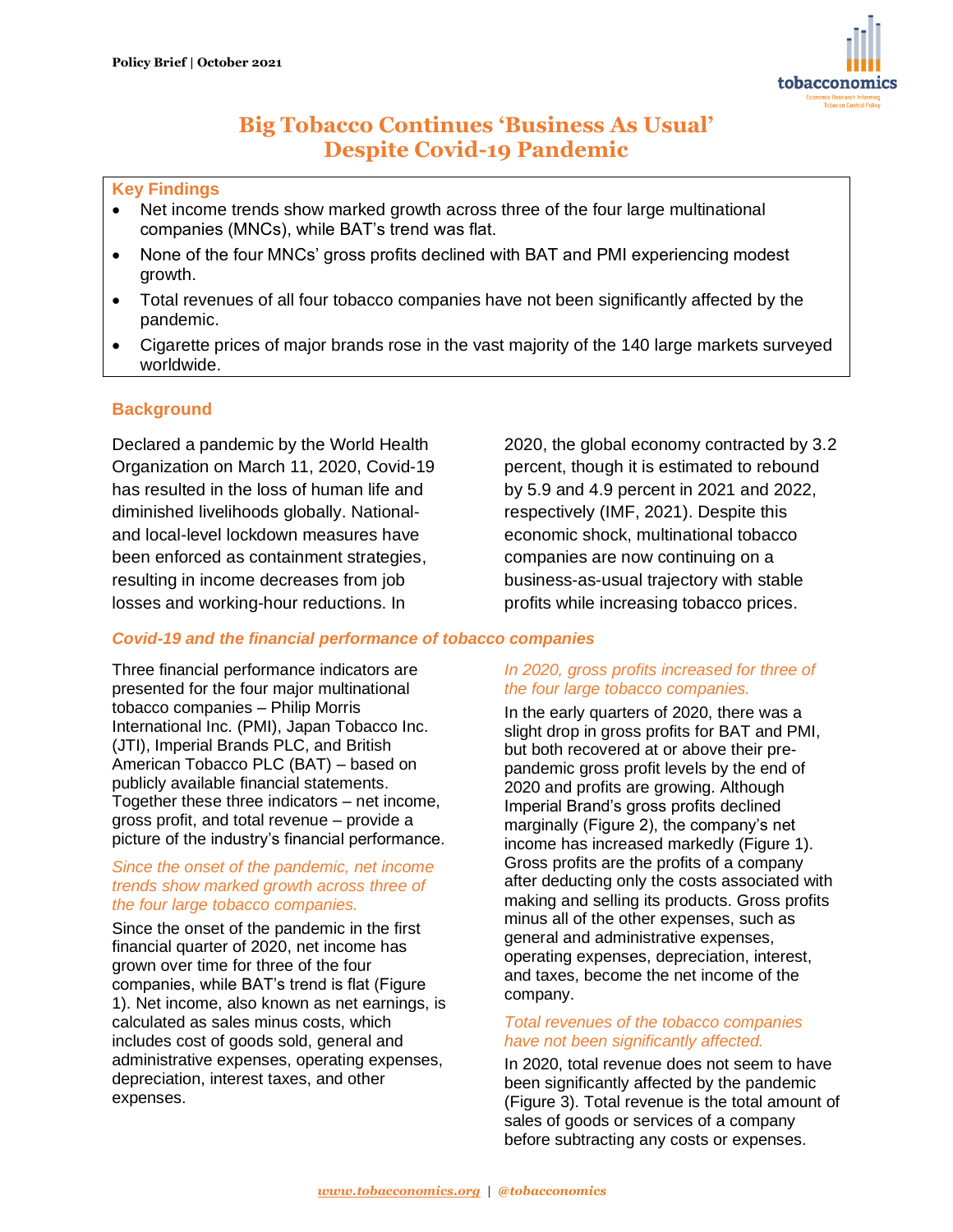





NOTE: Data obtained from D&B Hoovers from 2018 to 2021. For PMI and JTI, total revenue was provided in quarterly reports. For Imperial Brand and BAT, data were provided in six-month periods and the halves of the net income were used to provide quarterly estimates.

**Figure 2. Gross profit of PMI, JTI, Imperial Brands, and BAT (USD in millions)**



NOTE: Data obtained from D&B Hoovers from 2018 to 2021. For PMI and JTI, total revenue was provided in quarterly reports. For Imperial Brand and BAT, data were provided in six-month periods and the halves of the gross profits were used to provide quarterly estimates.

**Figure 3. Total revenue of PMI, JTI, Imperial Brands, and BAT (USD in millions)**



NOTE: Data obtained from D&B Hoovers from 2018 to 2021. For PMI and JTI, total revenue was provided in quarterly reports. For Imperial Brands and BAT, data were provided in six-month periods and the halves of the total revenue were used to provide quarterly estimates.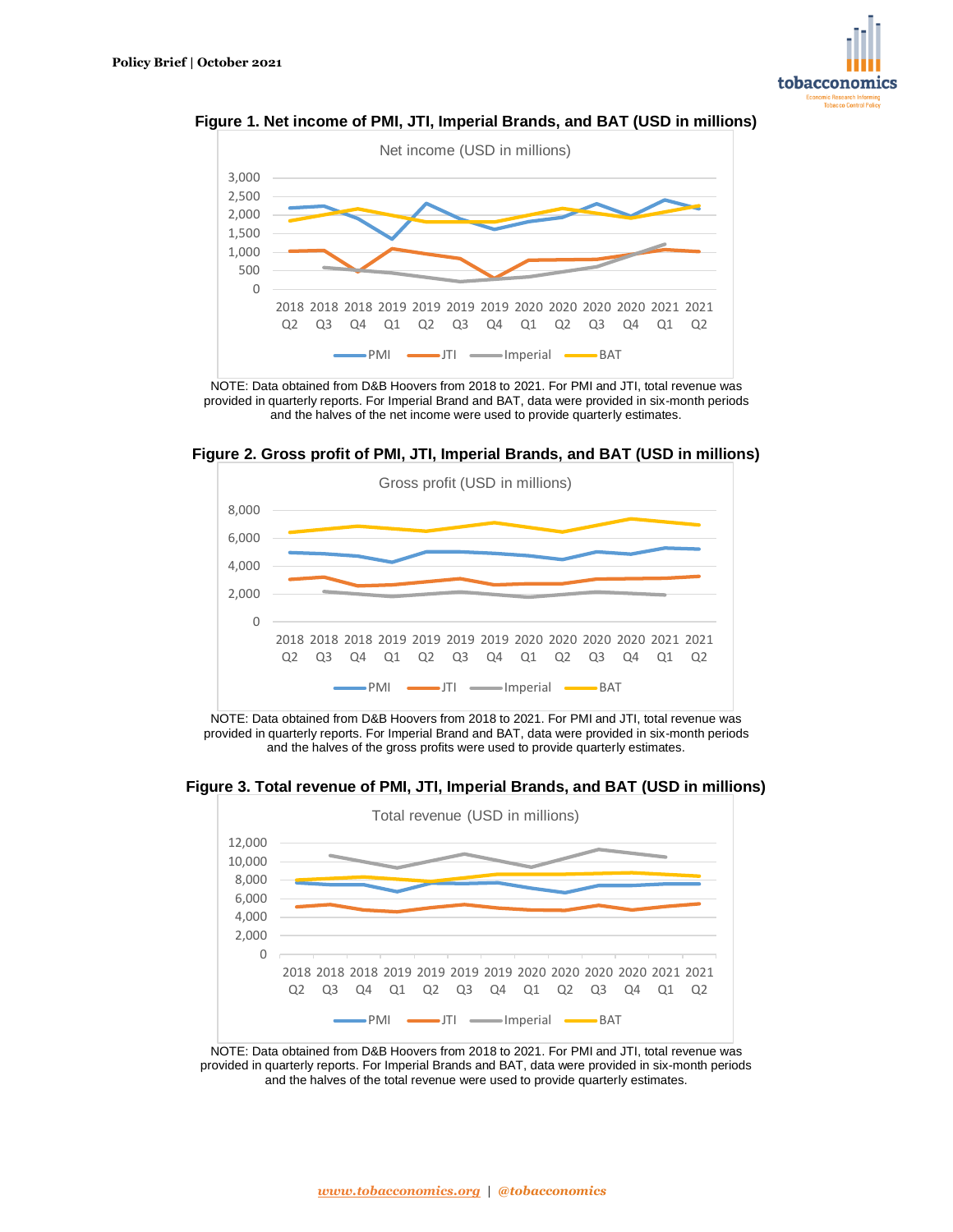

# *Covid-19 and cigarette prices*

#### *Cigarette prices increased in 2020.*

Cigarette prices for both local brands and Marlboro (or the equivalent), monitored at the city-level by The Economist show an overall

increase in prices in 2020 (Figure 4). Among the 140 cities where price data were collected, an overwhelming majority saw price increases for both Marlboro and the popular local brand between 2019 and 2020 (Figure 5).



# NOTE: Data obtained from The Economist Intelligence Unit from 2015 to 2020.



## **Figure 5. Change in average price between 2019 and 2020**

NOTE: Data obtained from The Economist Intelligence Unit from 2019 to 2020.